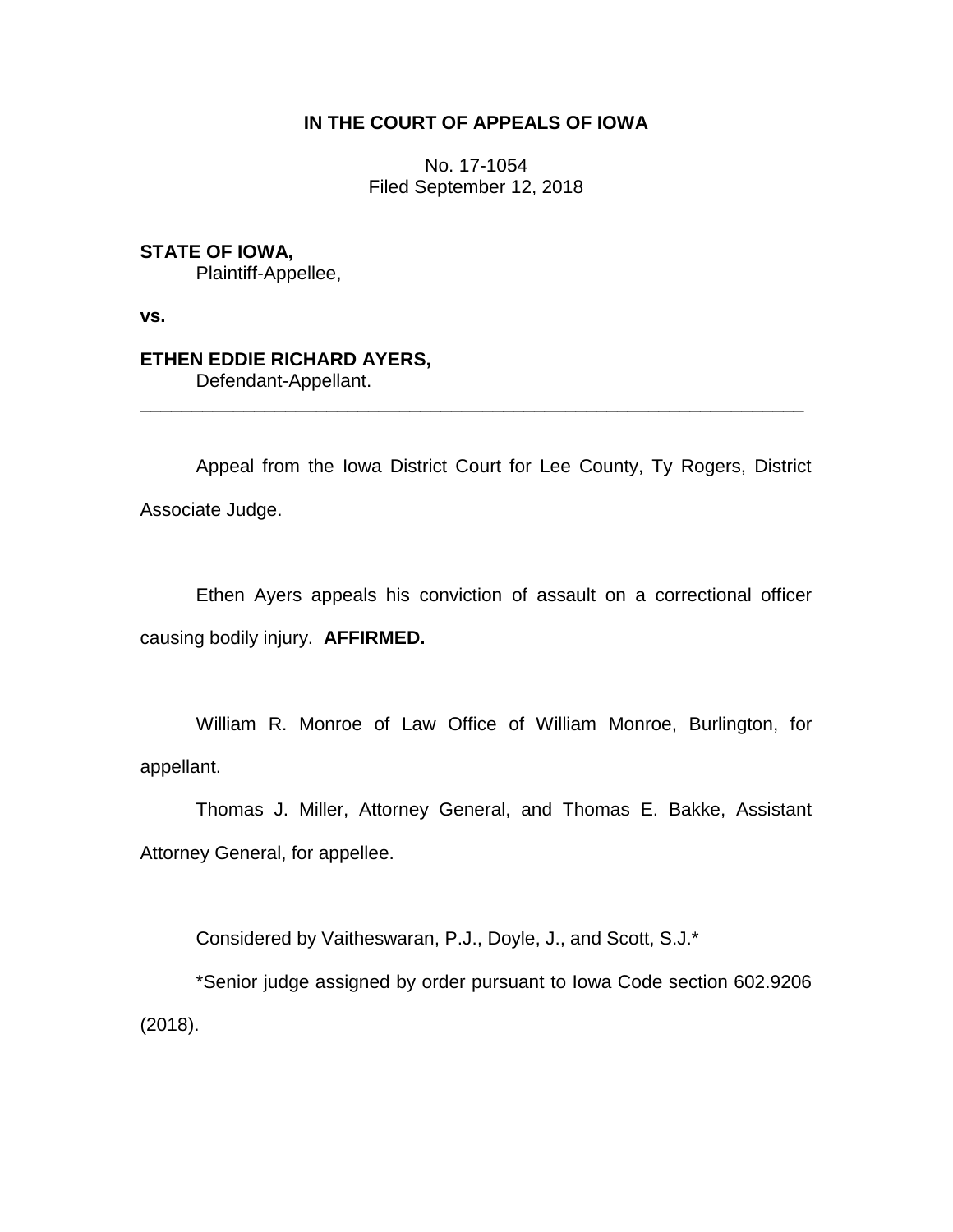### **SCOTT, Senior Judge.**

 $\overline{a}$ 

Ethen Ayers appeals his conviction of assault on a correctional officer causing bodily injury. He contends (1) his trial counsel was ineffective in failing to object to several instances of alleged prosecutorial misconduct and (2) the district court erred in declining to instruct the jury on a justification defense.<sup>1</sup>

## **I. Background Facts and Proceedings**

Upon the evidence presented at trial, a reasonable jury could make the following factual findings. On December 8, 2016, Correctional Officer Derek Dill was working in the housing unit in the state penitentiary in which Ayers resides. As a result of a previous lockdown on this date, inmates were restricted from taking showers for a period of time. Sometime after the lockdown ceased, Ayers asked Dill if he could take a shower. Dill told Ayers no, upon which Ayers requested to speak with a correctional sergeant. According to Ayers's subsequent interview with an investigator, Dill responded, "I'm not doing nothing for you, shut the fuck up and lay down." At this point, Ayers began packing up his belongings in his cell, having decided if Dill did not apologize to him he was going to attack Dill. Thereafter, Dill did not apologize to Ayers, and Ayers "felt disrespected to the max." The lack of an apology "sealed the deal" for Ayers, and Ayers decided he was going to attack Dill.

2

<sup>&</sup>lt;sup>1</sup> In the "Statement of the Case" portion of Ayers's brief on appeal, he passively suggests his trial counsel was ineffective "for failing to effectively argue for and obtain a justification defense." No further argument is made concerning counsel's effectiveness in relation to the justification defense. Instead, in the "Argument / Discussion of the Merits" section of Ayers's brief, he only argues the district court erred in declining to instruct the jury on defense of self or property. We will only consider the issue with which Ayers provides us a substantive argument, whether the district court erred in declining to instruct the jury on a justification defense. *See* Iowa R. App. P. 6.903(2)(g)(3).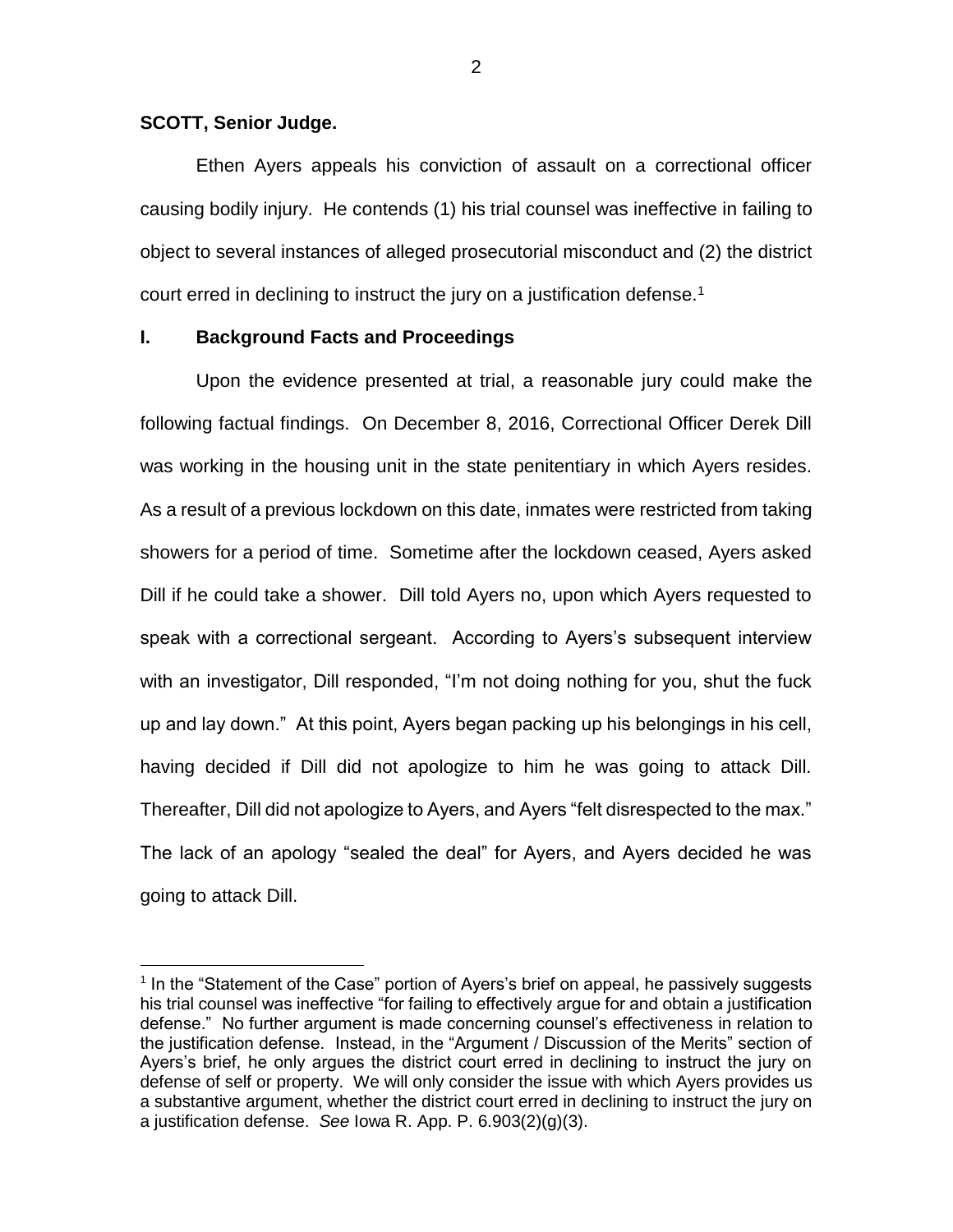Later, while inmates were enjoying recreational time, Dill was seated at the correctional officer's desk in the inmate housing unit writing a report. Video footage from the prison shows that while Dill was writing his report, Ayers approached from behind and punched Dill in the side of the face, knocking him to the floor. Ayers then spit on Dill. In his subsequent interview with the penitentiary investigator, Ayers unequivocally admitted to assaulting Dill. Dill suffered a laceration and swelling under his right eye, two black eyes, a chipped tooth, and the dislodging of two cavity fillings. Ayers generally asserted in his trial testimony that he attacked Dill because he felt disrespected and he did not want to be seen as weak by the other inmates. He testified he was forced to take action against Dill.

Ayers was charged by trial information with assault on a correctional officer causing bodily injury. A jury found him guilty as charged. Ayers appealed following the imposition of sentence. Additional facts may be set forth below as are relevant to the issues raised on appeal.

#### **II. Analysis**

#### A. Ineffective Assistance of Counsel—Prosecutorial Misconduct

Ayers contends his trial counsel was ineffective in failing to object to several instances of alleged prosecutorial misconduct. We review ineffective-assistanceof-counsel claims de novo. *State v. Harrison*, 914 N.W.2d 178, 188 (Iowa 2018). Ayers "must establish by a preponderance of the evidence that '(1) his trial counsel failed to perform an essential duty, and (2) this failure resulted in prejudice.'" *State v. Lopez*, 907 N.W.2d 112, 116 (Iowa 2018) (quoting *State v. Harris*, 891 N.W.2d 182, 185 (Iowa 2017)); *accord Strickland v. Washington*, 466 U.S. 668, 687 (1984). We "may consider either the prejudice prong or breach of duty first, and failure to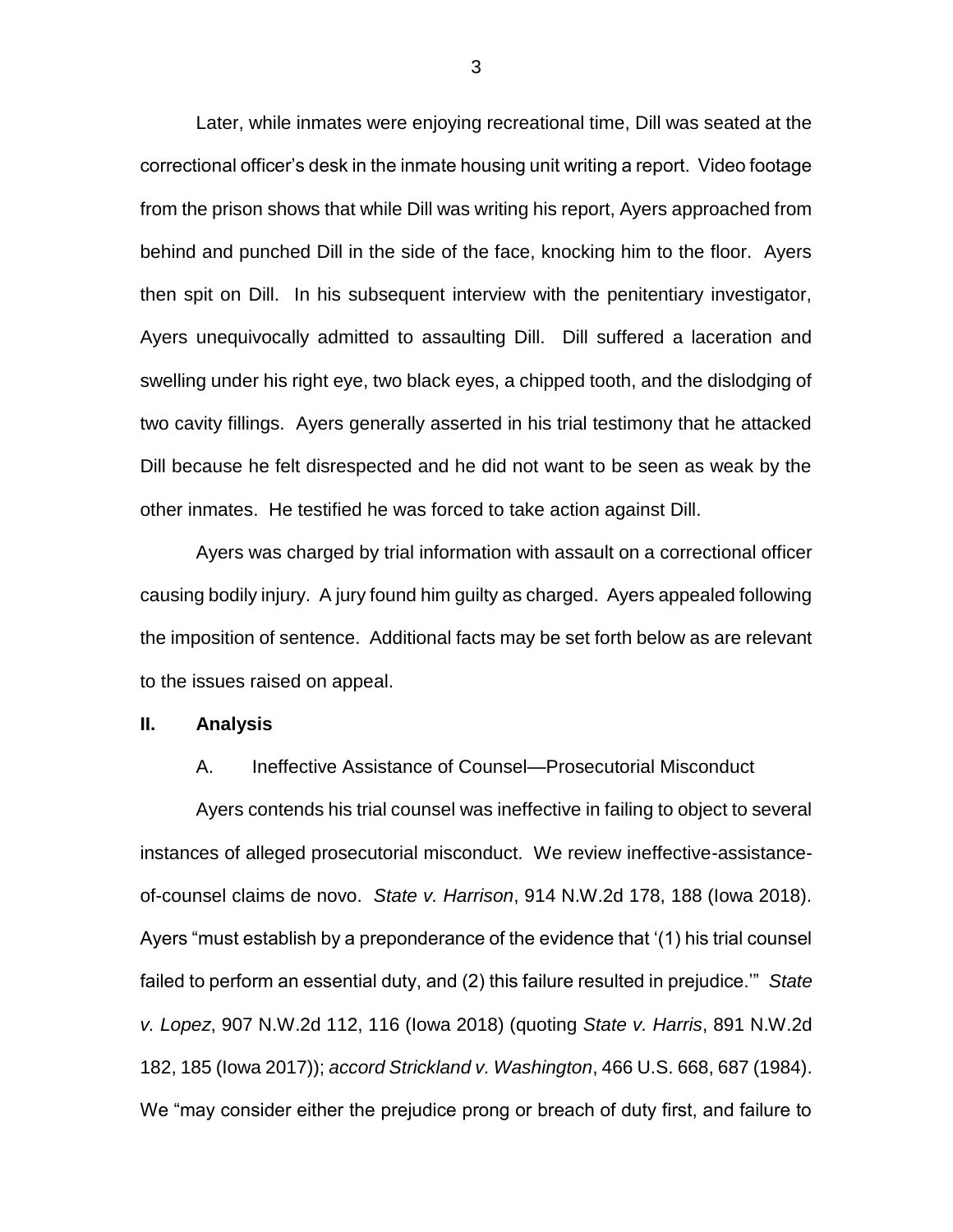find either one will preclude relief." *State v. McNeal*, 897 N.W.2d 697, 703 (Iowa 2017) (quoting *State v. Lopez*, 872 N.W.2d 159, 169 (Iowa 2015)).

1. *Reading of the Trial Information—Level of Offense*

First, Ayers contends his counsel was ineffective in relation to the prosecutor engaging in misconduct by advising the jury during his recitation of the trial information at the beginning of trial that the crime with which Ayers was charged is an aggravated misdemeanor. The record indicates, and Ayers concedes, that when this statement was made, defense counsel began to voice an objection. However, before the objection could be uttered, the court interjected, admonishing the jury it was "not to consider the statement of counsel regarding the level of offense." Following opening statements, defense counsel requested a recess and moved for a mistrial as a result of the statement. The district court denied the motion, noting, among other things, its immediate admonishment of the jury to disregard the reference to the level of the offense.

Under these circumstances, we cannot say defense counsel performed "below the standard demanded of a reasonably competent attorney" and therefore failed to perform an essential duty. *See Harrison*, 914 N.W.2d at 206 (quoting *Ledezma v. State*, 626 N.W.2d 134, 142 (Iowa 2001)). Here, defense counsel clearly intended to object to the statement, and after the court took the statement into its own hands, counsel promptly moved for a mistrial. Counsel did not fail to perform an essential duty. As to the prejudice prong, the court promptly instructed the jury to disregard the reference to the level of the offense. "We presume juries follow the court's instructions." *State v. Hanes*, 790 N.W.2d 545, 552 (Iowa 2010).

4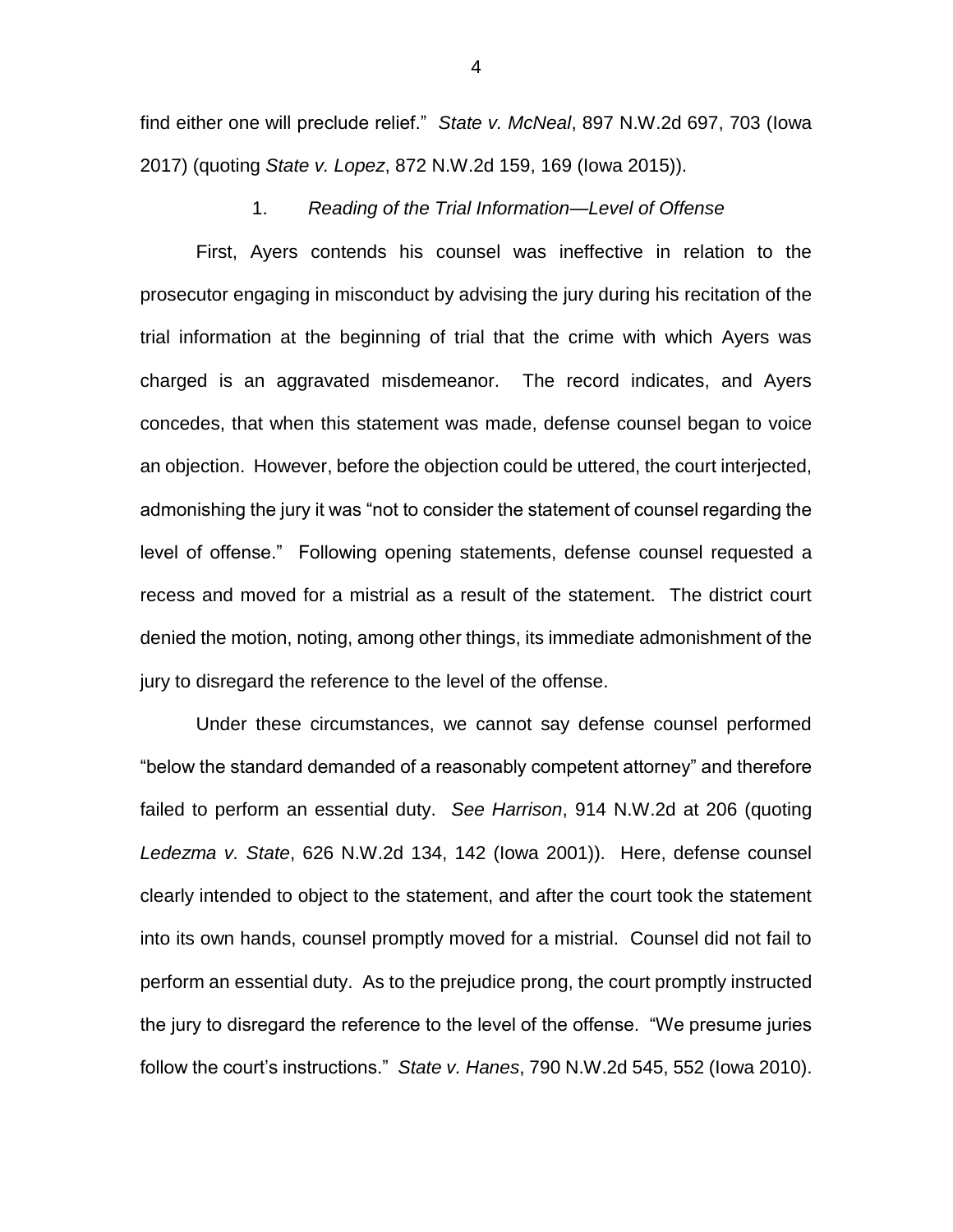The court's instruction dissipated any prejudice flowing from the statement. Counsel was not ineffective in this respect.

### 2. *Reading of Trial Information—"True Information"*

Ayers's next contention also concerns his counsel's failure to object to the prosecutor's recitation of the trial information to the jury at the beginning of the trial, wherein the prosecutor stated it was "A True Information." Ayers contends use of the word "true" improperly influenced the jury to believe the accusations against him were true and was therefore a violation of his right to be presumed innocent. He also argues the statement was an improper expression of opinion on the part of the prosecutor and improperly appealed to the passion and prejudice of the jury.

In order to establish the prejudice prong of an ineffective-assistance claim, a defendant is required to "show that there is a reasonable probability that, but for counsel's [alleged] unprofessional errors, the result of the proceeding would have been different." *Strickland*, 466 U.S. at 694. "[T]he question is whether there is a reasonable probability that, absent the [alleged] errors, the factfinder would have had a reasonable doubt respecting guilt." *Id.* at 695. Upon our de novo review of the record, we answer that question in the negative. In his interview with an investigator after his assault of Dill and in his trial testimony, Ayers readily admitted that the allegations against him were "true." Simply stated, the evidence supporting the conviction was overwhelming. We find no reasonable probability of a different outcome had the prosecutor never stated the trial information was "A True Information." Counsel was not ineffective.

3. *Opening Statements*

5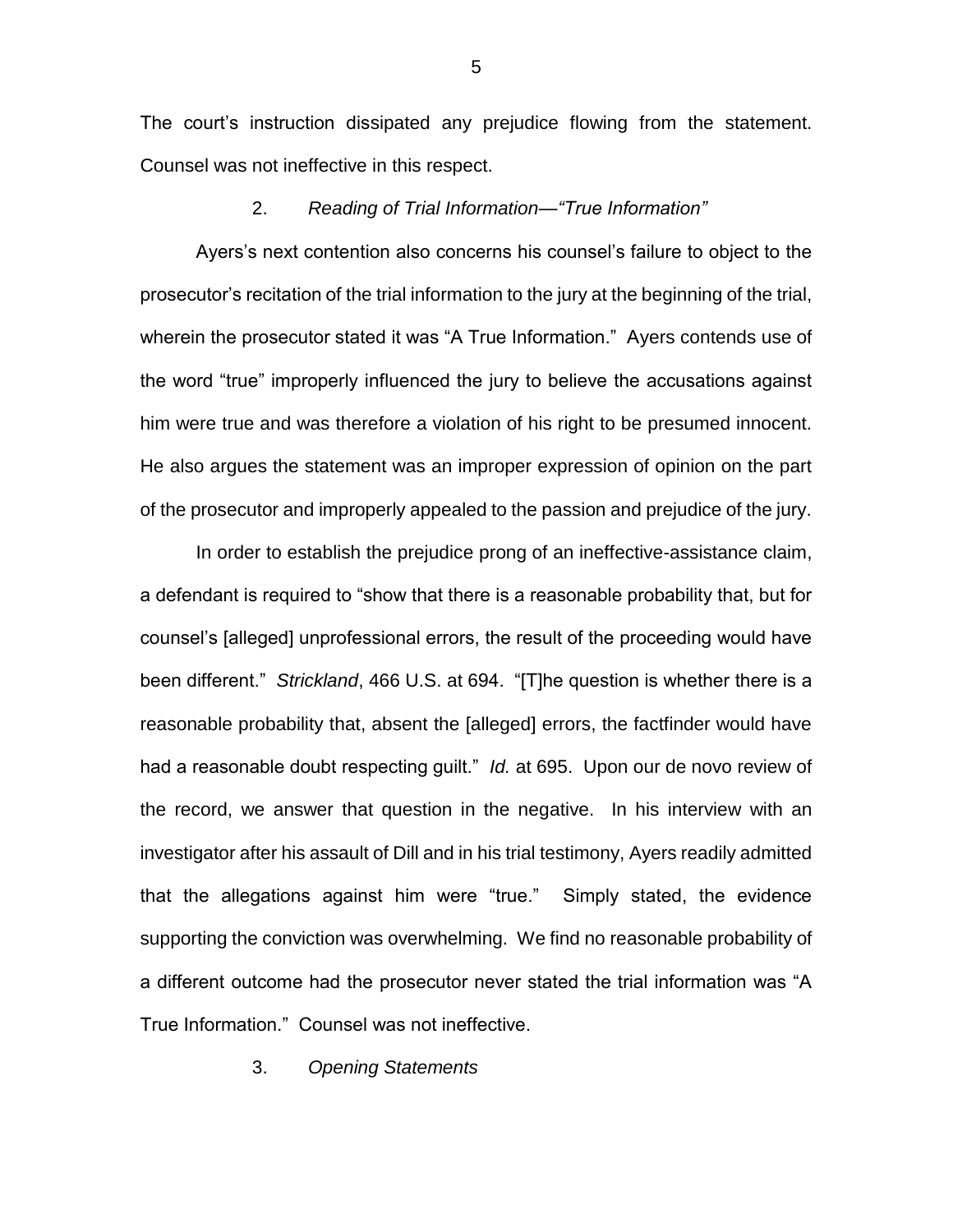Next, Ayers complains of his counsel's failure to object to the prosecutor's

expressions in opening statements concerning what he expected the evidence

would show. Ayers specifically complains of the following statements on the part

of the prosecutor:

So at the end of the day, folks, you know, I believe that we will be able to prove that the defendant committed an act that was intended to cause an injury upon the victim, that the victim was a correctional officer, the defendant definitely had the ability to do so, and that a bodily injury occurred.

. . . . But I feel that after we've presented you with the evidence, that you will find the only right verdict, and that's guilty, as I would have proven that to you beyond a reasonable doubt.

So in the next few hours, you know, please take time—and you'll be watching a video, you'll have an opportunity to read, and you'll have an opportunity to hear why he should be convicted in this matter. Thank you.

Ayers contends these statements were impermissible statements of personal opinion on the part of the prosecutor. But Ayers chooses only selective language from the prosecutor's opening statement. He omits the portions of the opening statement in which the prosecutor detailed the evidence that would be presented. Furthermore, the complained of language does not even contain a statement of opinion as to the outcome of the case or Ayers's guilt, innocence, or credibility. Instead, the prosecutor merely provided his summary of what the evidence would show and stated his belief the evidence would be sufficient to support each element of the crime charged. Prosecutors are allowed to express their belief in opening statements that the evidence will support the charge. *See State v. Shanahan*, 712 N.W.2d 121, 139 (Iowa 2006) ("This so-called egregious statement is nothing more than the prosecutor's belief the evidence would support the charge . . . ."); *see also State v. Crafton*, 56 N.W. 257, 529 (1893) ("In the opening of a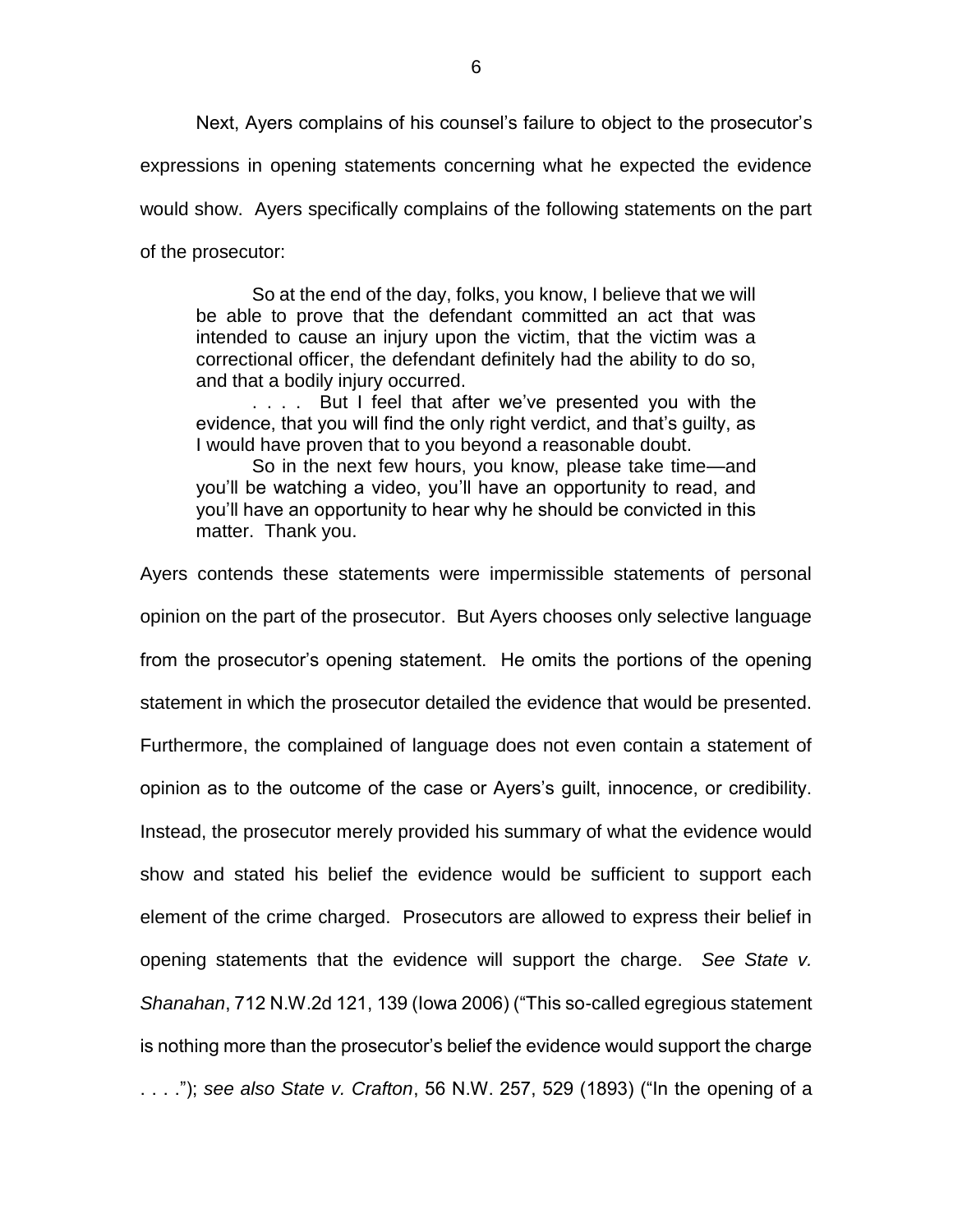case some latitude must be allowed counsel in stating what they expect to prove."). We find the prosecutor's statements were permissible, and defense counsel was therefore under no duty to object. Alternatively, based on the overwhelming evidence of Ayers's guilt, we find no reasonable probability of a different outcome had the challenged statements never been made.

#### 4. *Closing Arguments*

Next, Ayers contends the prosecutor engaged in misconduct during closing arguments in a number of respects. First, Ayers complains of his counsel's failure to object to the prosecutor's statement in rebuttal argument that Ayers "blind-sided and cold-cocked" Dills. But the prosecutor was "entitled to some latitude during closing argument in analyzing the evidence admitted" and was allowed to "argue the reasonable inferences and conclusions to be drawn from the evidence." *See State v. Graves*, 668 N.W.2d 860, 874 (Iowa 2003). Based upon the evidence presented, the prosecutor's description of the attack was a completely accurate characterization. We find defense counsel was under no duty to object.

Next, Ayers complains his counsel failed to object to the prosecutor stating his own personal beliefs during closing rebuttal. But, similar to Ayers's challenge to the prosecutor's opening statement, this is merely a challenge to the prosecutor's argument that the evidence presented was sufficient to establish the elements of the charged crime. Again, we find this permissible and conclude defense counsel was under no duty to object. Alternatively, based on the overwhelming evidence of Ayers's guilt, we find no reasonable probability of a different outcome had the challenged statements never been made in closing arguments.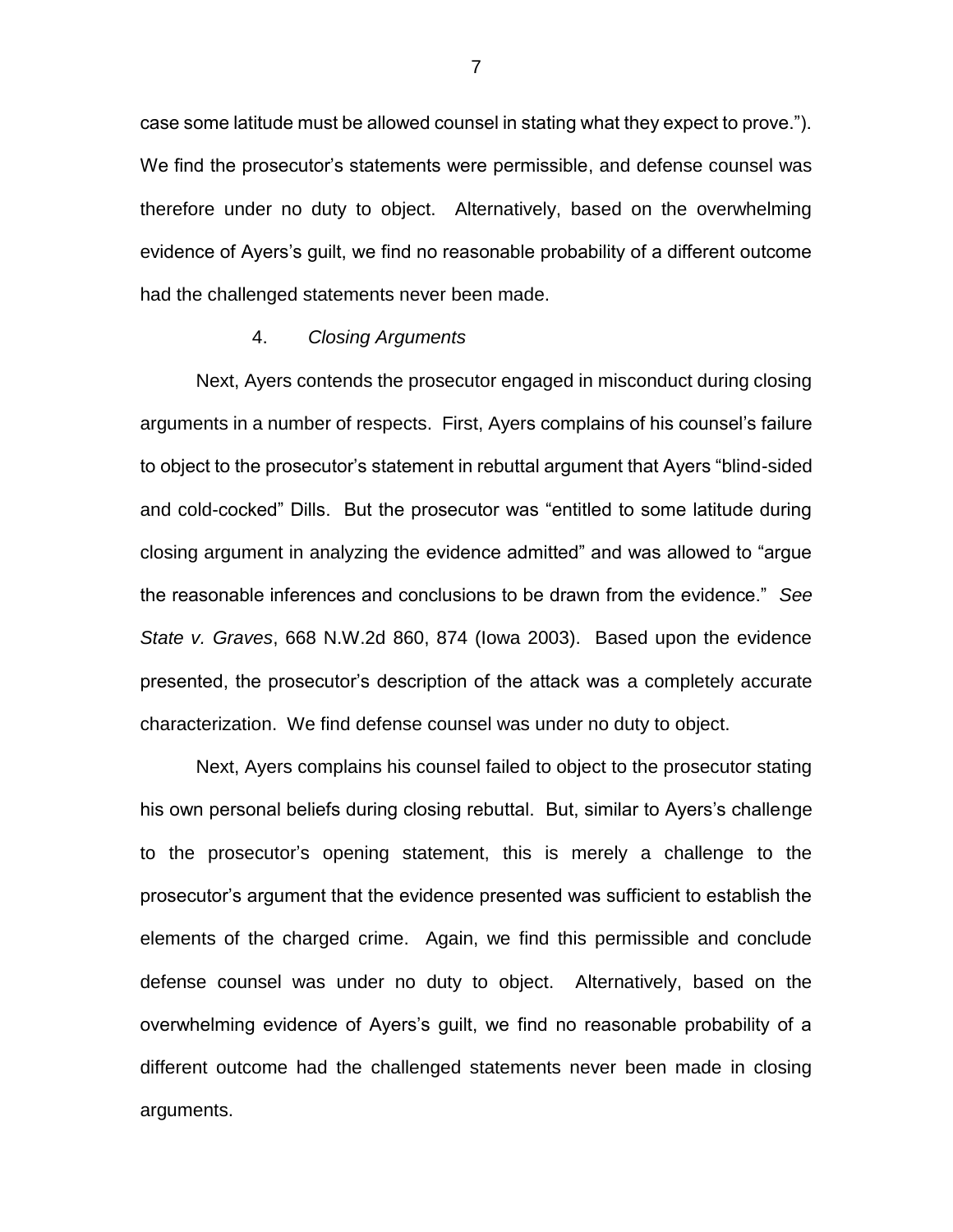## B. Jury Instructions

The court's proposed marshalling instructions for the crime charged and the lesser-included offenses required as an element of each offense that Ayers "did an act which was intended to cause pain or injury or result in physical contact which was insulting or offensive or place Derek Dill in fear of an immediate physical contact which would have been painful, injurious, insulting or offensive to him." After the close of the evidence, Ayers's counsel requested language to be added to each instruction to require the act was done "without justification." Upon questioning by the court, defense counsel specified she was referring to selfdefense as a justification for Ayers's act of assaulting Dill. The court then questioned defense counsel concerning what evidence supported instructing the jury on the issue of self-defense. Counsel pointed to Ayers's indication in his trial testimony "that he felt provoked into this." The court concluded there was insufficient evidence to warrant instructing the jury on justification or self-defense.

On appeal, Ayers argues the evidence presented "justified a jury question on the issue of justification as to defense of self or [his] property . . . because it could have convinced a rational fact finder that [he] established the affirmative defense."

"Alleged errors in the submission or refusal to submit jury instructions are reviewed for correction of errors at law." *State v. Tipton*, 897 N.W.2d 653, 694 (Iowa 2017). "The district court has a 'duty to instruct fully and fairly' on the law applicable to 'all issues raised by the evidence.'" *State v. Schuler*, 774 N.W.2d 294, 297 (Iowa 2009) (quoting *State v. Stallings*, 541 N.W.2d 855, 857 (Iowa 1995)). "If substantial evidence in the record support's a party's legal theory, it is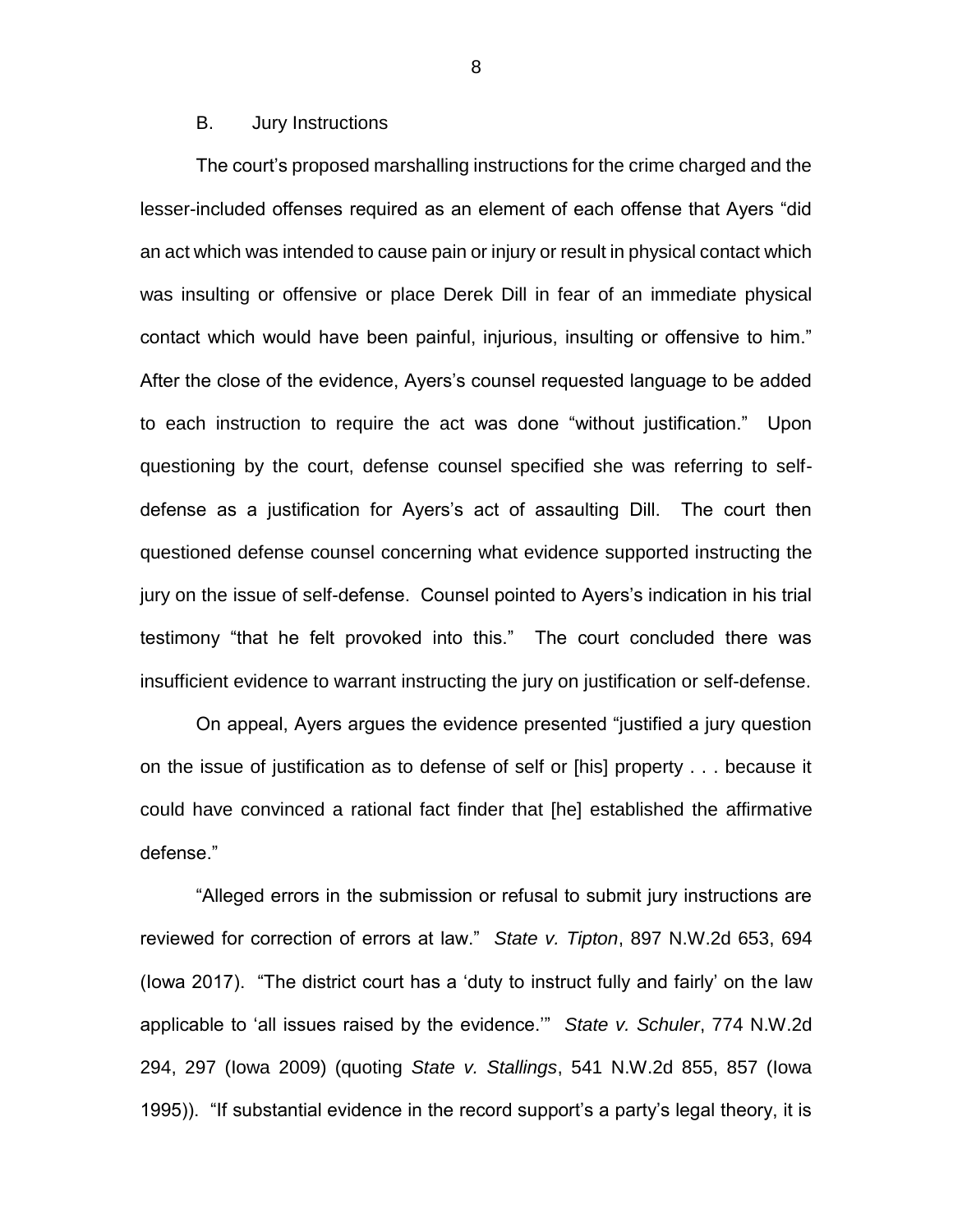entitled to submit that theory to the jury." *Ludman v. Davenport Assumption High Sch.*, 895 N.W.2d 902, 919–20 (Iowa 2017). "Evidence is substantial enough to support a requested instruction when a reasonable mind would accept it as adequate to reach a conclusion." *Id.* at 920 (quoting *Beyer v. Todd*, 601 N.W.2d 35, 38 (Iowa 1999)).

First and foremost, Ayers's request for a justification instruction was limited to the issue of self-defense, and Ayers never requested an instruction on his appellate claim of defense of property. He has therefore failed to preserve error on the defense-of-property claim. *See* Iowa R. Civ. P. 1.924 ("[A]ll objections to giving or failing to give any instruction must be made in writing or dictated into the record . . . specifying the matter objected to and on what grounds. No other grounds or objections shall be asserted thereafter, or considered on appeal."); Iowa R. Crim. P. 2.19(5)(f) ("The rules relating to the instruction of juries in civil cases shall apply to the trial of criminal cases."). In any event, the record makes abundantly clear that this justification defense does not apply to the facts of this case.

As to the self-defense claim, Ayers points to his testimony that he felt disrespected by Dill, that other inmates observed such disrespect, and that this could *potentially* lead to other inmates targeting him as a weakling. No evidence was presented that attacking Dill was "*necessary*" for Ayers to defend himself from "any *imminent* use of unlawful force" by another inmate, a correctional officer, or anyone else for that matter. *See* Iowa Code § 704.3 (2016) (emphases added) (defining when a person is justified in using reasonable force to defend oneself). We affirm the district court's refusal to instruct the jury on justification.